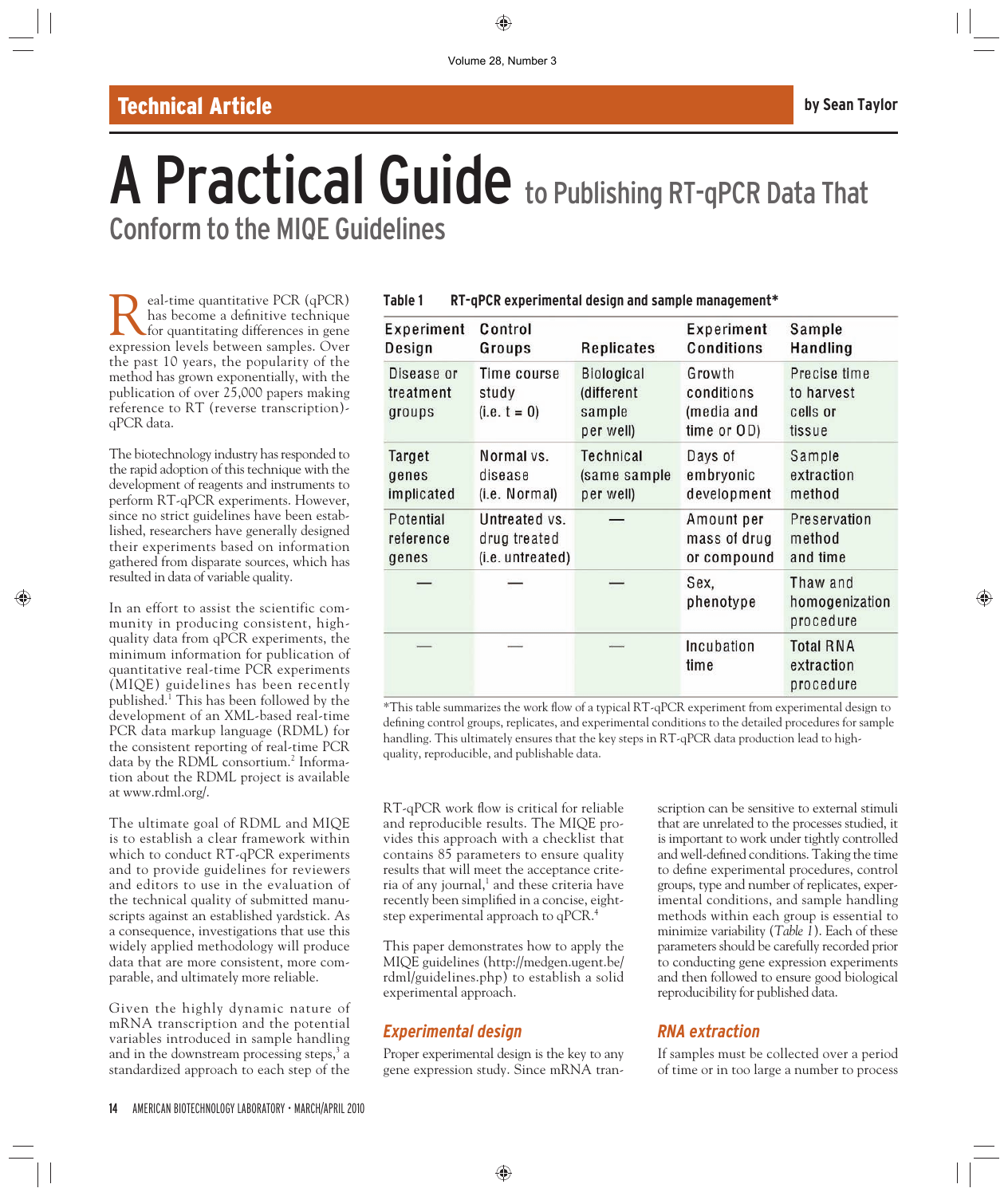#### Volume 28, Number 3



*Figure 1 Analysis of RNA purity and integrity. This fi gure shows an example of RNA purity and integrity analysis using spectrophotometry and the Experion™ automated electrophoresis system (Bio-Rad). Mouse liver total RNA samples were subjected to degradation by heating at 90 °C for different periods of time and analyzed for both purity and integrity. Green boxes highlight the fact that the total RNA sample appears by absorbance readings alone* (≥1.8) to be of sufficient quality, whereas RNA *quality indicator (RQI) integrity measurement on the Experion system clearly shows degraded sample with low RQI values. a) Virtual gel image generated by Experion software showing various degradation levels of the RNA samples and a progressively decreasing intensity of the 18S ribosomal RNA (rRNA) band. b) The OD260/280 ratio measured for all samples on the NanoDrop spectrophotometer* (*Thermo Fisher Scientific*, *Waltham*, *MA*) *is between 1.8 and 2.0, indicating that the samples are devoid of protein contamination. c) Summary of RNA integrity analysis using Experion software. The 28S/18S rRNA ratio and the RQI indicate a decreasing integrity of the heat-treated RNA samples. A color classification* allows for easy identification of the samples that are not *adequate for qPCR. d) Example of qPCR analysis of*  GAPDH expression performed on degraded samples.<sup>6</sup> The *profi les show increasing Ct with the degraded samples.*

immediately, they should be stored in appropriate conditions (frozen at −80 °C and/or in RNA storage solution) until use. To minimize handling time during the RNA extraction procedure, it is recommended that samples be processed in relatively small batches of 10–20. The RNA extraction procedure should include a DNase I treatment step to remove any contaminating genomic DNA. Many commercially available kits, such as the Aurum™ RNA extraction kits (**Bio-Rad Laboratories, Inc.**, Hercules, CA) can be used for virtually any sample type from plant to animal tissue and include an on-column DNase I treatment of the samples.

#### *RNA quality control*

Ensuring that only RNA of high purity (no contaminants) and high integrity (not degraded) is extracted from samples is one of the most critical points in the RT-qPCR experimental work flow. Impurities may lead to inhibition of the reverse transcription reaction, yielding biased data. Use of partially degraded RNA can lead to varying and incorrect quantification results.<sup>5,6</sup> Since sample purity and integrity are not related, both should be assessed to ascertain that the RNA sample meets minimal acceptance criteria for the downstream work flow.

Purity of the sample with respect to protein contamination can be assessed spectrophotometrically by measuring the OD260/280 ratio, which is optimal between 1.8 and 2.0 (*Figure 1b*). However, no RNA integrity information can be obtained from a spectrophotometric reading.

RNA integrity can be assessed using several methods. The traditional method is visual inspection after electrophoresis on a formaldehyde agarose gel in the presence of a fluorescent dye such as ethidium bromide. Observation of two sharp bands for the large and the small subunit rRNA with the intensity of the larger band in the range of equal to about twice that of the smaller band is indicative of intact RNA. While this method is inexpensive, the interpretation of the data is mostly subjective and requires approximately 200 ng of total RNA,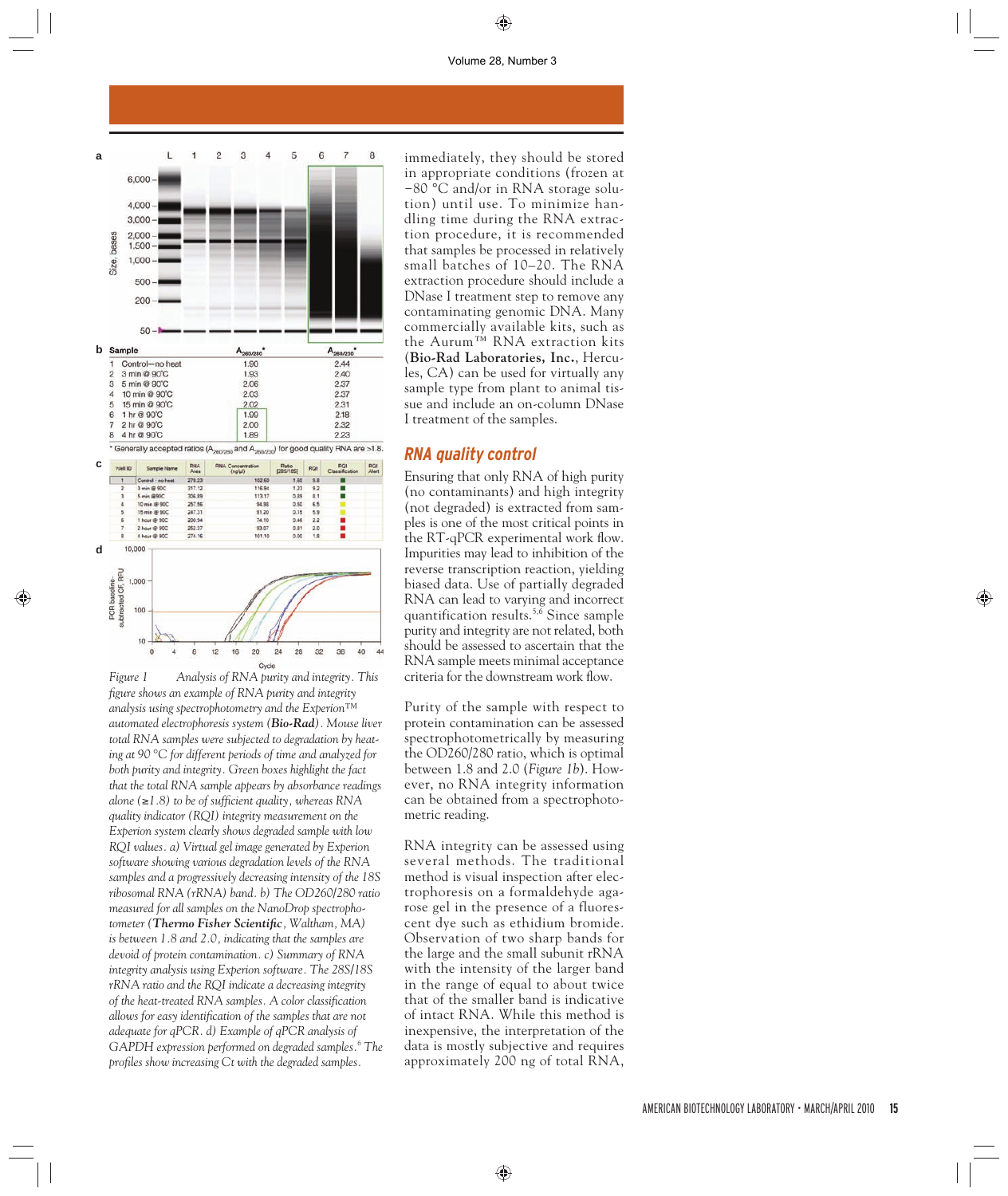#### **RT-qPCR DATA** *continued*



*Figure 2 Effect of annealing temperature on amplicon secondary structure. Analysis of the amplicon sequence using MFOLD predicts a high secondary structure at 60 °C (top) and low secondary structure at 65 °C (bottom).*

which may be difficult if the sample is only available in limited quantities.

A major improvement in RNA integrity analysis came with the introduction of microfluidics-based electrophoresis systems,<sup>7</sup> such as the Experion automated electrophoresis system, which combines integrity and concentration quantification of RNA in a single step from nanogram or picogram quantities (Figure 1*a* and 1*c*). In addition to generating a virtual gel, an electropherogram, and calculating the 28S/18S ratio, the Experion system's software automatically calculates and reports an RQI value (Figure 1*c*) that reflects the integrity of the RNA sample based on several criteria<sup>8</sup> of the electropherogram. The system also provides quantification of RNA concentration to normalize samples for the subsequent reverse transcription step.

By ensuring consistency in both purity and quality across all RNA samples, variability between biological replicates can be reduced (Figure 1*d*).<sup>7</sup> When a batch of RNA samples has successfully met the standards of quality control, it is recommended that they be used immediately in RT-qPCR experiments, or their conversion into much more stable cDNA by reverse transcription to preserve RNA integrity after the quality check.

#### *Reverse transcription*

Given the prevalence of RNase in the environment, it is recommended that the reverse transcription of total RNA samples to cDNA be performed immediately following the quality control assessment. This will avoid the risk of RNA sample degradation from multiple freeze/thaws before conversion to cDNA. For the RT step, the key is to ensure consistent and complete coverage of the transcribed genome in the extracted RNA sample. Some genes are very long, but the associated RT products for these sequences cannot be as large, especially if the RT primers anneal only at the ends of each mRNA. By annealing primers at the end of the mRNA plus at random points within each mRNA sequence, a good sampling of the population of each gene is obtained. This method, which is more representative than just annealing at the ends or at random sites within each transcript, provides better coverage of the transcribed genome.

A reverse transcription buffer should contain: 1) a mix of primers that are random in sequence, allowing for a better sampling of the mRNA; 2) RNase H, the enzyme that specifically degrades RNA in DNA/RNA duplexes; 3) a specific and sensitive reverse transcriptase with broad dynamic range for RNA amounts from 1 µg to 1 pg; and 4) a simple and fast protocol. The iScript™ cDNA synthesis kits (**Bio-Rad**) meet all of these criteria and are well suited for reverse transcription of any total RNA sample. It is recommended that the same amount of total RNA be used and that reaction time and temperature be strictly controlled for reverse transcription of all experimental samples to minimize variability between biological replicates. Reverse transcribed RNA can be stored frozen at −20 °C or −80 °C until use.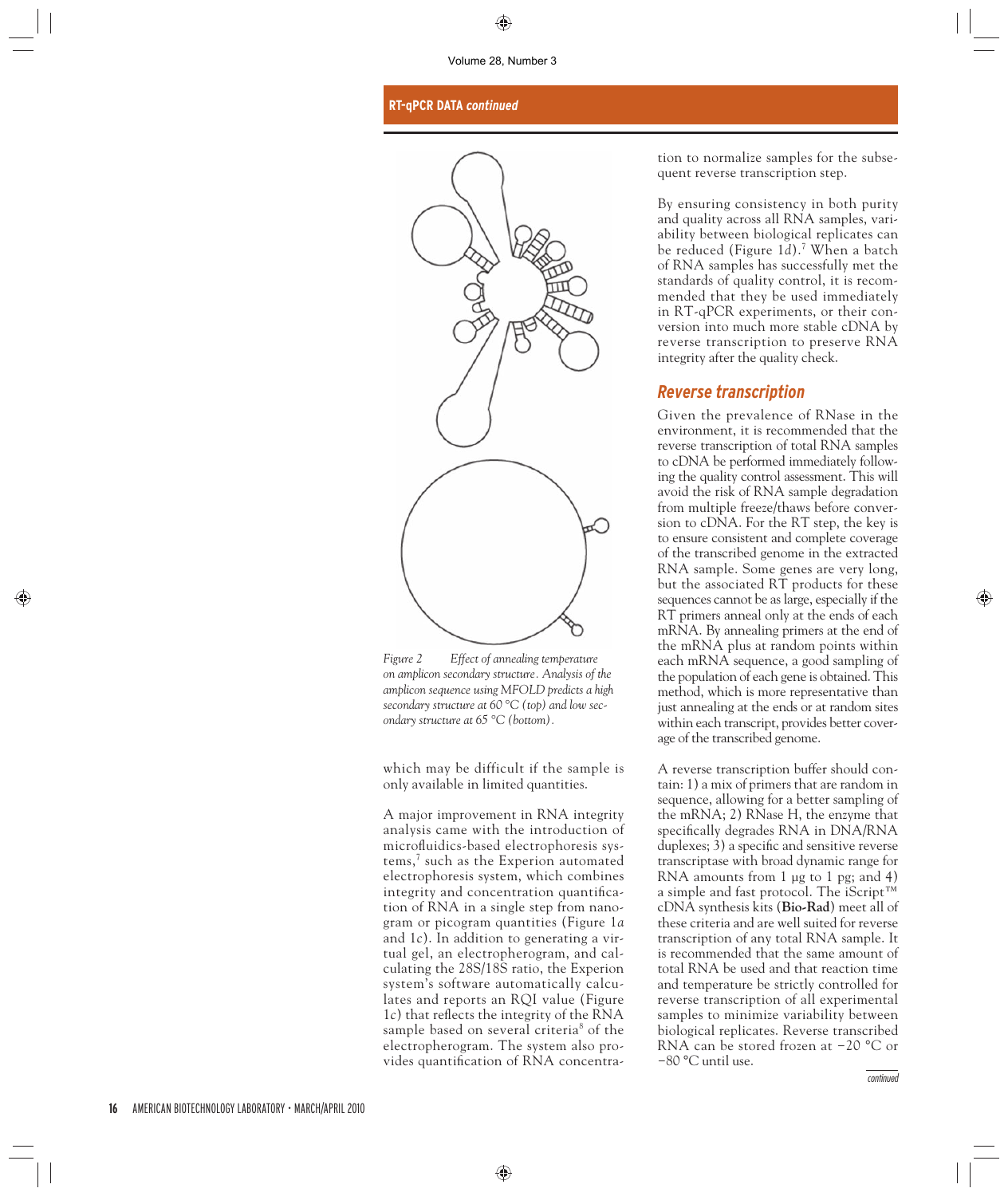#### *Primer and amplicon design*

Both primer design and careful choice of target sequence are essential to ensure specific and efficient amplification of the products. Target sequences should be unique—75–300 bp long with a GC content between 50 and 60%—and should not contain secondary structures. It is recommended that primers have a GC content of 50–60% and a melting temperature of 55–65 °C. Long G or C stretches in the primer should be avoided, but it is recommended that G or C are at the end of the primers.

A number of programs are available to help design primer pairs and pick target sequences. Oligonucleotides can be designed using Primer-Blast (www.ncbi. nlm.nih.gov/tools/primer-blast/index. cgi?LINK\_LOC=BlastHomeAd), a program developed by NCBI (Bethesda, MD) that uses the algorithm Primer3.<sup>9</sup> Primer sequences are compared (blasted) to the user-selected databases to ensure they are unique and specific for the gene of interest. The program MFOLD (http://mfold. bioinfo.rpi.edu/cgi-bin/dna-form1.cgi) can then be used to analyze the amplicon sequence for potential secondary structures at the predicted annealing temperature that may prevent efficient amplification<sup>10</sup> (*Figure 2*). At least two sets of oligonucleotides that amplify in different regions of the target gene should then be ordered and tested for their performance in a qPCR reaction.

#### *qPCR validation*

A validated qPCR assay is one that has been assessed for the optimal range of primer annealing temperatures, reaction

efficiency, and specificity using a standard set of samples.<sup>1</sup> This will ensure that the reaction conditions, buffers, and primers have been optimized and that the cDNA samples are not contaminated with inhibitors of Taq polymerase. **Bio-Rad** has created a practical Web resource (www.bio-rad.com/ genomics/pcrsupport) for qPCR design and validation.4

#### *Choice of reference genes*

In RT-qPCR experiments, reference genes are used as controls to normalize the data by correcting for differences in quantities of cDNA used as a template. $11-13}$  A perfect reference gene is therefore one that does not exhibit changes in expression between samples from various experimental conditions or time points. Several genes such as GADPH (glyceraldehyde 3-phosphate dehydrogenase), β-actin, and rRNA are often used as ref-

erence genes. However, a number of studies have indicated that the expression of these genes may vary considerably between tissues or between treatments, which would make them unsuitable for use as reference genes. Reference genes must therefore be carefully selected based on experimental data. The following protocol is recommended:

- 1. Extract the total RNA from at least one or two samples from each experimental condition or time point and confirm their purity and quality (see "RNA extraction" and "RNA quality control" above).
- 2. Normalize the samples for concentration and perform the reverse transcription reaction (see "Reverse transcription") from the same volume of each sample.
- 3. Perform the qPCR experiment using the same volume of each cDNA sample as a template.
- 4. Use the geNorm method $13$  to calculate the target stability between the different conditions (available at http://medgen.ugent.be/genorm/ or automatically calculated with CFX Manager software from **Bio-Rad**).

A good reference gene should have an M value below 0.5 or 1 in homogeneous and heterogeneous sample sets, respectively.<sup>13</sup> geNorm



All experiments should be designed with a combination of biological and technical replicates. This illustrates a simple experiment with triplicate biological samples from control and treatment/experimental conditions. For each biological sample, three technical replicates are recommended for the gene of interest as well as for the reference gene(s). This results in a total of at least 36 samples plus the duplicate no template control (NTC) III for a total of >40 wells.

*Figure 3 Experimental replicates.*

also helps in the selection of the optimal number of reference genes. Typically, between three and five good reference genes are required to achieve the most accurate normalization.<sup>13</sup>

#### *Experimental reproducibility*

There are two sources of variability in a gene expression experiment that may affect the results: 1) biological variability, which is due to inherent differences in gene expression levels between individual organisms, tissues, or cell culture samples; and 2) technical variability in the experimental process itself, which is typically associated with pipetting and poorly calibrated pipets.

To mitigate the effect of biological and technical variability, it is generally accepted that at least three biological and two technical replicates per biological replicate be performed for each experiment (*Figure 3*). If the experiment compares gene expression levels between control and treated samples, the three biological replicates should be samples that were treated in separate and independent experiments.

### *Conclusion*

RT-qPCR is the method of choice for gene expression analysis because of its